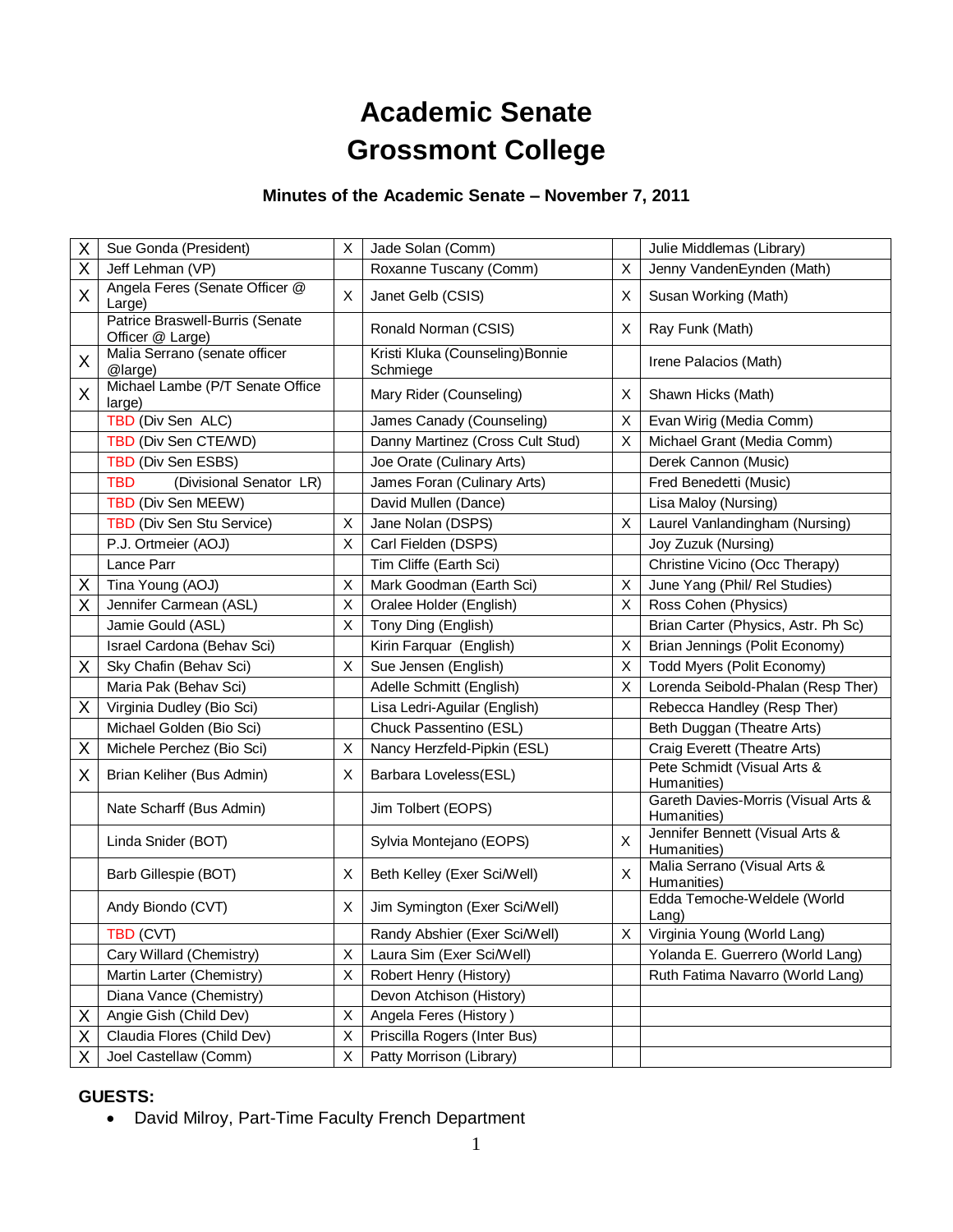- Alan Silva, Part-Time Faculty English Department
- Barbara Blanchard, VP Academic Affairs
- Janet Castanos, Dean English, Social and Behavioral Sciences
- Rob Fargo, Faculty Behavioral Science

#### **RECORDER**: Rochelle Weiser

### **I. CALL TO ORDER (11:10)**

#### **A. Public Comment**

#### Angie Gish

Angie wanted the Senators to be aware of the Child Development Center's food bank, operated year round to serve students with children. Many students with families have needs that the Child Development Center provides. She reported that the food bank is running low and the Child Development Center is having a food drive to restock the shelves. Please watch for the e-mail announcement for the food drive and share the information with students or organizations who are looking for a community service project. In addition to the food drive, the EOPS department will have a fundraiser to purchase turkey dinners for students. Angie noted that gift cards, non-perishable food items and personal items (especially diapers) are all appreciated.

#### Todd Myers

Todd shared his thoughts about the creation of the Professional Development Coordinator position. He expressed concern regarding the amount of money that will be spent on the salary for the position; money he felt could be utilized by individual faculty members towards professional development. Todd expressed he would advocate for faculty to continue to control their own professional development with autonomy and freedom of choice, pursuing excellence and skills as smart professionals, with the ability to make great decisions without a committee structure and to empower themselves by working within their own community of faculty members.

#### **B. Approval of Agenda**

A motion was made to approve the day's agenda. **M/S/U** Wirig/Morrison

**C. Approval of Minutes from October 31, 2011.** A motion was made to approve the minutes from October 31, 2011. **M/S/U** Feres/Flores

#### **II. PRESIDENT'S REPORT – Sue Gonda**

 Sue reported she attended the Academic Senate for California Community Colleges (ASCCC) Fall Plenary Session over the weekend and would be reporting on the Resolutions and discussions at the next Senate meeting. She noted there were many Resolutions in response to the Student Success Taskforce Recommendations and on the issue of limits on course repeatability. The main way to deal with repeatability is through course curriculum; creating a sequence of proficiency levels.

#### **III. COMMITTEES**

#### **A. Professional Relations Committee-Scott Barr**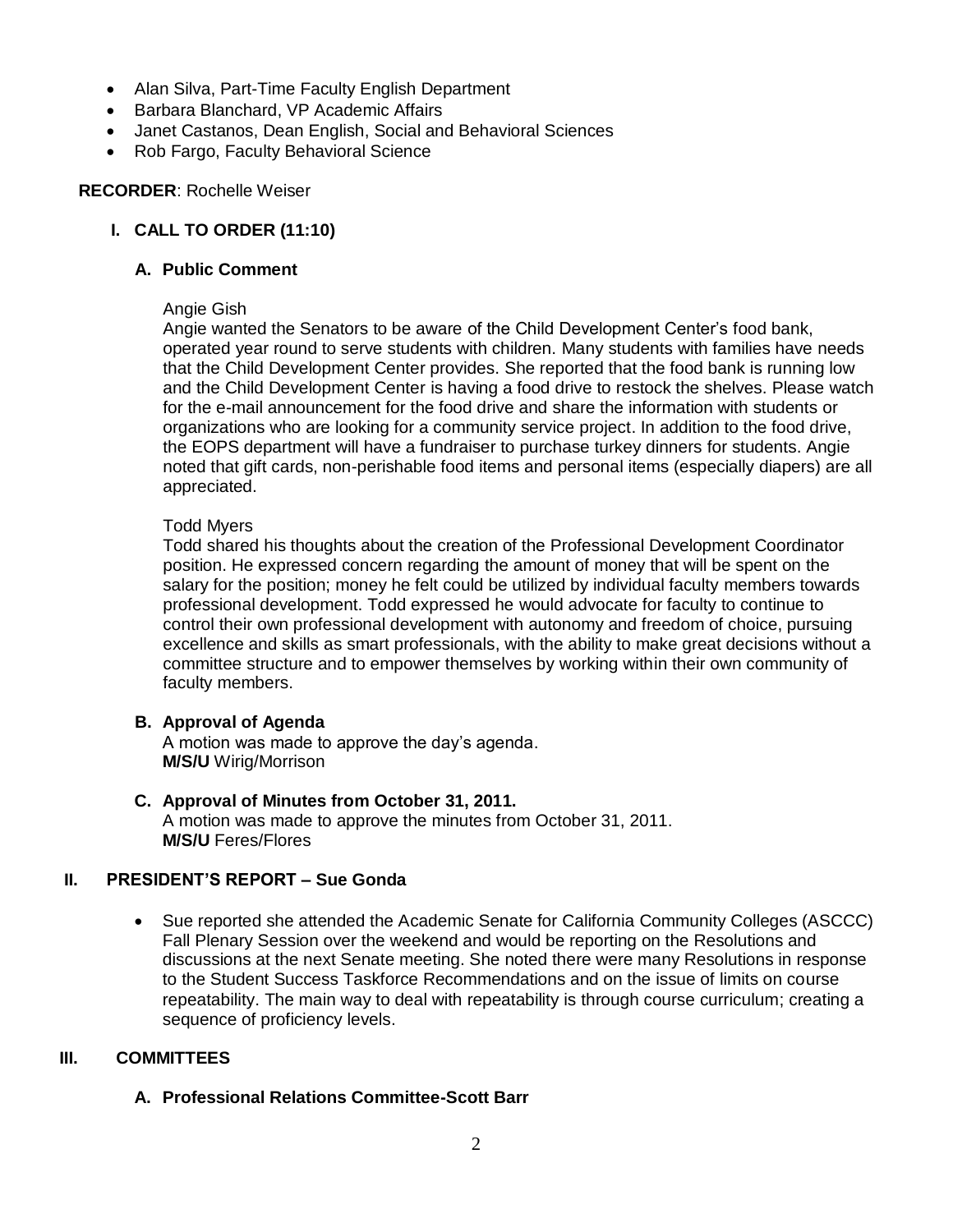Scott explained the purpose of the Professional Relations Committee: a forum in which faculty, staff and administrators can meet to work out their differences in a mediated environment that is collegial, safe and confidential. The committee members all have mediation experience and resolution conflict training and are a great resource for faculty, staff and administration. Scott stressed that the services offered by the committee are voluntary as well as confidential. The committee would like to change their name to the Collegial Mediation Committee, as more reflective of what the committee provides: mediation between parties to resolve differences.

#### **B. Life Coaching-Scott Barr**

Scott reported on the Life Coaching Program that is available to at-risk student populations through the Student Services Department. He noted the program is free to students and consists of 19 life coaches made up of individuals from Cuyamaca, Grossmont (many retired faculty) and the local community. The coaches participate monthly meetings to collaborate on student issues and for training and information on services available to students. They meet with students once a week for coaching sessions. Coaches receive a small stipend of \$10.00 per hour, but has found those involved continue to do it because they enjoy working with the students; he has seen a very low turnover in the coaches. Scott noted the success of the program; students are attempting more and completing more courses. The program serves about 100 students per semester and is looking to expand to Veterans and other student populations that are identified as at-risk. Expansion of the program is driven by available funding; currently the program costs around \$52,000.00 (\$26,000 from the General Fund and \$26,000 from Basic Skills funding.).

#### **IV. ACTION ITEMS**

**None**

#### **V. INFORMATION ITEMS**

**A. Tech Plan, "Best Practices for Online Teaching" and "Regular and Effective Contact Policy"- Kerry Kilber, Angela Feres & Janet Gelb**

Kerry introduced herself and Angela Feres as co-chairs of the Technology for Teaching and Learning Committee (TTLC) and Janet Gelb, chair of the Distance Ed Subcommittee. The subcommittee had been charged to create the Best Practices document. Kerry reviewed the process that was used in the document's creation and then reviewed both that the document and "Best Practices for Online Teaching," which is coming for information to the next Senate meeting. The "Best Practices" document is a resource for those currently teaching online or who wish to teach online; it is not a certification process. She noted areas included in the document:

- $\circ$  What "online" encompasses: online, hybrid, use of online in face-to-face courses
- o Principals of effective online teaching
- $\circ$  Faculty support and training: online pedagogy, online administration and use of the systems
- $\circ$  Guidelines for online teaching, includes the "Regular and Effective Contact Policy for Distance Education" (coming for Action for approval at the next Senate)
- $\circ$  Resource list: contacts, online library resources, online internet etiquette and strategies for online academic integrity
- $\circ$  Appendices: samples of orientation messages, directions for submitting assignments to Blackboard